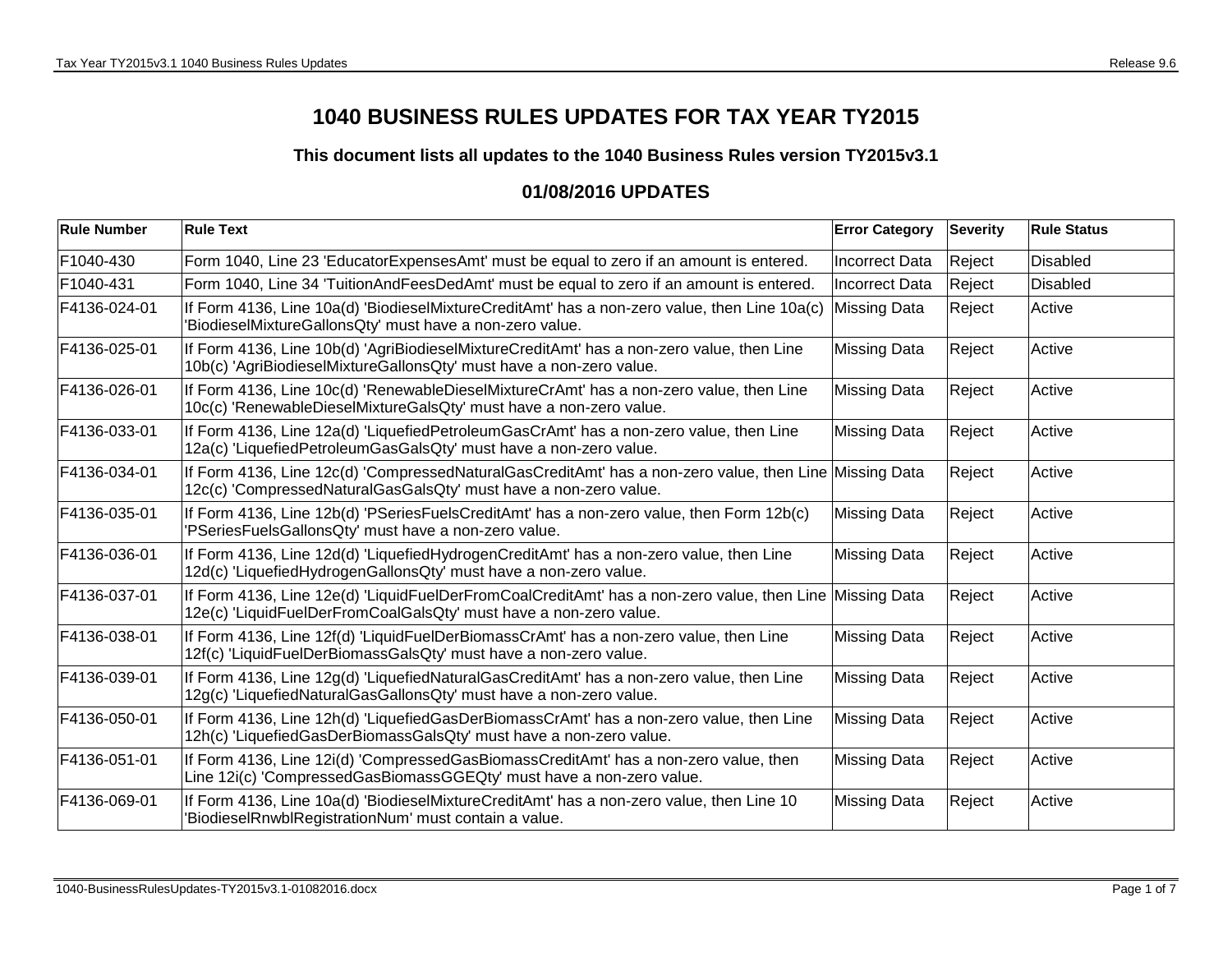| <b>Rule Number</b> | <b>Rule Text</b>                                                                                                                                                   | <b>Error Category</b> | <b>Severity</b> | <b>Rule Status</b> |
|--------------------|--------------------------------------------------------------------------------------------------------------------------------------------------------------------|-----------------------|-----------------|--------------------|
| F4136-070-01       | If Form 4136, Line 10b(d) 'AgriBiodieselMixtureCreditAmt' has a non-zero value, then Line 10 Missing Data<br>'BiodieselRnwblRegistrationNum' must contain a value. |                       | Reject          | Active             |
| F4136-071-01       | If Form 4136, Line 10c(d) 'RenewableDieselMixtureCrAmt' has a non-zero value, then Line 10 Missing Data<br>'BiodieselRnwblRegistrationNum' must contain a value.   |                       | Reject          | Active             |
| F4136-072-01       | If Form 4136, Line 12a(d) 'LiquefiedPetroleumGasCrAmt' has a non-zero value, then Line 12 Missing Data<br>'AlternativeFuelRegistrationNum' must have a value.      |                       | Reject          | Active             |
| F4136-073-01       | If Form 4136, Line 12b(d) 'PSeriesFuelsCreditAmt' has a non-zero value, then Line 12<br>'AlternativeFuelRegistrationNum' must have a value.                        | <b>Missing Data</b>   | Reject          | Active             |
| F4136-074-01       | If Form 4136, Line 12c(d) 'CompressedNaturalGasCreditAmt' has a non-zero value, then Line Missing Data<br>12 'AlternativeFuelRegistrationNum' must have a value.   |                       | Reject          | Active             |
| F4136-075-01       | If Form 4136, Line 12d(d) 'LiquefiedHydrogenCreditAmt' has a non-zero value, then Line 12<br>'AlternativeFuelRegistrationNum' must have a value.                   | <b>Missing Data</b>   | Reject          | Active             |
| F4136-076-01       | If Form 4136, Line 12e (d) 'LiquidFuelDerFromCoalCreditAmt' has a non-zero value, then<br>Line 12 'AlternativeFuelRegistrationNum' must have a value.              | <b>Missing Data</b>   | Reject          | Active             |
| F4136-077-01       | If Form 4136, Line 12f (d) 'LiquidFuelDerBiomassCrAmt', has a non-zero value, then Line 12<br>'AlternativeFuelRegistrationNum' must have a value.                  | <b>Missing Data</b>   | Reject          | Active             |
| F4136-078-01       | If Form 4136, Line 12g (d) 'LiquefiedNaturalGasCreditAmt', has a non-zero value, then Line<br>12 'AlternativeFuelRegistrationNum' must have a value.               | <b>Missing Data</b>   | Reject          | Active             |
| F4136-079-01       | If Form 4136, Line 12h (d) 'LiquefiedGasDerBiomassCrAmt', has a non-zero value, then Line<br>12 'AlternativeFuelRegistrationNum' must have a value.                | <b>Missing Data</b>   | Reject          | Active             |
| F4136-080-01       | If Form 4136, Line 12i (d) 'CompressedGasBiomassCreditAmt', has a non-zero value, then<br>Line 12 'AlternativeFuelRegistrationNum' must have a value.              | <b>Missing Data</b>   | Reject          | Active             |
| F4136-104-01       | Form 4136, Line 10a(d) 'BiodieselMixtureCreditAmt' must be equal to zero if an amount is<br>entered.                                                               | <b>Incorrect Data</b> | Reject          | Disabled           |
| F4136-105-01       | Form 4136, Line 10b(d) 'AgriBiodieselMixtureCreditAmt' must be equal to zero if an amount is Incorrect Data<br>entered.                                            |                       | Reject          | <b>Disabled</b>    |
| F4136-106-01       | Form 4136, Line 10c(d) 'RenewableDieselMixtureCrAmt' must be equal to zero if an amount<br>is entered.                                                             | Incorrect Data        | Reject          | <b>Disabled</b>    |
| F4136-107-01       | Form 4136, Line 12a(d) 'LiquefiedPetroleumGasCrAmt' must be equal to zero if an amount is<br>entered.                                                              | Incorrect Data        | Reject          | <b>Disabled</b>    |
| F4136-108-01       | Form 4136, Line 12b(d) 'PSeriesFuelsCreditAmt' must be equal to zero if an amount is<br>entered.                                                                   | <b>Incorrect Data</b> | Reject          | <b>Disabled</b>    |
| F4136-109-01       | Form 4136, Line 12c(d) 'CompressedNaturalGasCreditAmt' must be equal to zero if an<br>amount is entered.                                                           | <b>Incorrect Data</b> | Reject          | <b>Disabled</b>    |
| F4136-110-01       | Form 4136, Line 12e(d) 'LiquidFuelDerFromCoalCreditAmt' must be equal to zero if an<br>amount is entered.                                                          | <b>Incorrect Data</b> | Reject          | <b>Disabled</b>    |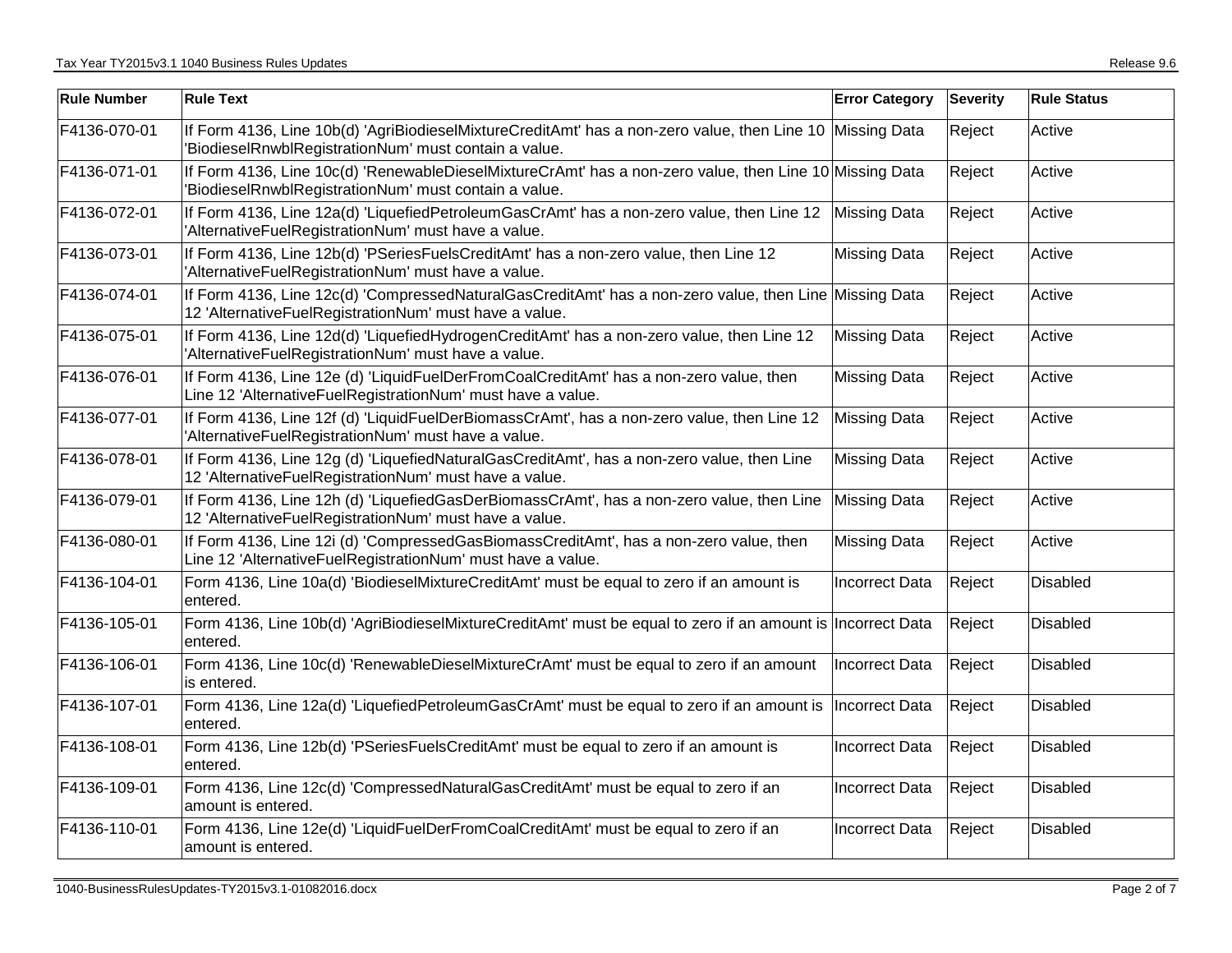| <b>Rule Number</b> | <b>Rule Text</b>                                                                                                                                                                                                                                                                                                                                                                                                                                                                                                                                                                                                                                                                                                                                                                                                                                                                                                                                             | <b>Error Category</b> | <b>Severity</b> | <b>Rule Status</b> |
|--------------------|--------------------------------------------------------------------------------------------------------------------------------------------------------------------------------------------------------------------------------------------------------------------------------------------------------------------------------------------------------------------------------------------------------------------------------------------------------------------------------------------------------------------------------------------------------------------------------------------------------------------------------------------------------------------------------------------------------------------------------------------------------------------------------------------------------------------------------------------------------------------------------------------------------------------------------------------------------------|-----------------------|-----------------|--------------------|
| F4136-111-01       | Form 4136, Line 12f(d) 'LiquidFuelDerBiomassCrAmt' must be equal to zero if an amount is<br>entered.                                                                                                                                                                                                                                                                                                                                                                                                                                                                                                                                                                                                                                                                                                                                                                                                                                                         | <b>Incorrect Data</b> | Reject          | <b>Disabled</b>    |
| F4136-112-01       | Form 4136, Line 12g(d) 'LiquefiedNaturalGasCreditAmt' must be equal to zero if an amount is Incorrect Data<br>entered.                                                                                                                                                                                                                                                                                                                                                                                                                                                                                                                                                                                                                                                                                                                                                                                                                                       |                       | Reject          | Disabled           |
| F4136-113-01       | Form 4136, Line 12h(d) 'LiquefiedGasDerBiomassCrAmt' must be equal to zero if an amount  Incorrect Data<br>is entered.                                                                                                                                                                                                                                                                                                                                                                                                                                                                                                                                                                                                                                                                                                                                                                                                                                       |                       | Reject          | <b>Disabled</b>    |
| F4136-114-01       | Form 4136, Line 12i(d) 'CompressedGasBiomassCreditAmt' must be equal to zero if an<br>amount is entered.                                                                                                                                                                                                                                                                                                                                                                                                                                                                                                                                                                                                                                                                                                                                                                                                                                                     | <b>Incorrect Data</b> | Reject          | Disabled           |
| F4136-130          | Form 4136, Line 12d(d) 'LiquefiedHydrogenCreditAmt' must be equal to zero if an amount is<br>entered.                                                                                                                                                                                                                                                                                                                                                                                                                                                                                                                                                                                                                                                                                                                                                                                                                                                        | Incorrect Data        | Reject          | Disabled           |
| F4562-002-01       | If Form 4562, Line 1, 'MaximumDollarLimitationAmt' has a non-zero value, then Line 1,<br>'MaximumDollarLimitationAmt' must not be greater than 535,000.                                                                                                                                                                                                                                                                                                                                                                                                                                                                                                                                                                                                                                                                                                                                                                                                      | <b>Incorrect Data</b> | Reject          | Active             |
| F4562-002-02       | If Form 4562, Line 1, 'MaximumDollarLimitationAmt' has a non-zero value, then Line 1,<br>'MaximumDollarLimitationAmt' must not be greater than 25,000.                                                                                                                                                                                                                                                                                                                                                                                                                                                                                                                                                                                                                                                                                                                                                                                                       | <b>Incorrect Data</b> | Reject          | Deleted            |
| F4562-003-01       | If Form 4562, Line 3, 'ThresholdCostOfSect179PropAmt' has a non-zero value, then Line 3,<br>ThresholdCostOfSect179PropAmt' must not be greater than 2,000,000.                                                                                                                                                                                                                                                                                                                                                                                                                                                                                                                                                                                                                                                                                                                                                                                               | Incorrect Data        | Reject          | Active             |
| F4562-003-02       | If Form 4562, Line 3, 'ThresholdCostOfSect179PropAmt' has a non-zero value, then Line 3,<br>ThresholdCostOfSect179PropAmt' must not be greater than 200,000.                                                                                                                                                                                                                                                                                                                                                                                                                                                                                                                                                                                                                                                                                                                                                                                                 | <b>Incorrect Data</b> | Reject          | Deleted            |
| F5074-001-01       | Form 5074, Line 17 'EducatorExpensesAmt' must be equal to zero if an amount is entered.                                                                                                                                                                                                                                                                                                                                                                                                                                                                                                                                                                                                                                                                                                                                                                                                                                                                      | <b>Incorrect Data</b> | Reject          | <b>Disabled</b>    |
| F5074-002          | Form 5074, Line 27 'TuitionAndFeesDedAmt' must be equal to zero if an amount is entered.                                                                                                                                                                                                                                                                                                                                                                                                                                                                                                                                                                                                                                                                                                                                                                                                                                                                     | Incorrect Data        | Reject          | Disabled           |
| F5695-003-02       | If there are two Forms 5695 in the return and their SSNs are not equal then one of the forms<br>must not have a value in fields other than the following: Line 17a 'HomeLocatedInUSAInd',<br>Line 17b 'EgyPropCrMainHomeUSAddress', Line 17c 'ImprvRItdToConstMainHomeInd', Line<br>18 'TotNonBusinessEgyPropCrPYAmt', Line 19a 'InsulationOrSysHtGnLossCostAmt', Line<br>19b 'ExteriorDoorsCostAmt', Line 19c 'MetalOrAsphaltRoofCostAmt', Line 19d<br>'ExteriorWndwOrSkylightCostAmt', Line 19e 'ExtWndwOrSkylightCostLimitAmt', Line 19f<br>'PriorYearWindowExpnsAmt', Line 19g 'MaxEgyCrLessPYWindowExpnsAmt', Line 19h<br>'CrAfterAppWndwExpnsLimitAmt', Line 20 'PartialEnergyImprvCostAmt', Line 21<br>'EnergyEffcntImprvStdPctCrAmt', Line 22a 'EnergyEffcntBldgPropCostAmt', Line 22b<br>'QualifiedNaturalGasCostAmt', Line 22c 'AdvncMainAirCirctngFanCostAmt', Line 23<br>'InternalEnergyImprvCostAmt', Line 24 'TotalEnergyImprovementsCostAmt'. | <b>Incorrect Data</b> | Reject          | Active             |
| F5695-004-02       | If Form 5695, Line 25 'MaximumResidentialEnergyCrAmt' equals 1000, then Line 25<br>'MarriedTPWMoreThanOneHomeCd' must have a value.                                                                                                                                                                                                                                                                                                                                                                                                                                                                                                                                                                                                                                                                                                                                                                                                                          | <b>Missing Data</b>   | Reject          | Active             |
| F5695-005-02       | If Form 1040, Line 2 checkbox "Married filing jointly" is not checked (element<br>IndividualReturnFilingStatusCd' does not have the value 2), then Form 5695, Line 30<br>'NonBusinessEnergyCrAmt' must not be greater than 500.                                                                                                                                                                                                                                                                                                                                                                                                                                                                                                                                                                                                                                                                                                                              | <b>Incorrect Data</b> | Reject          | Active             |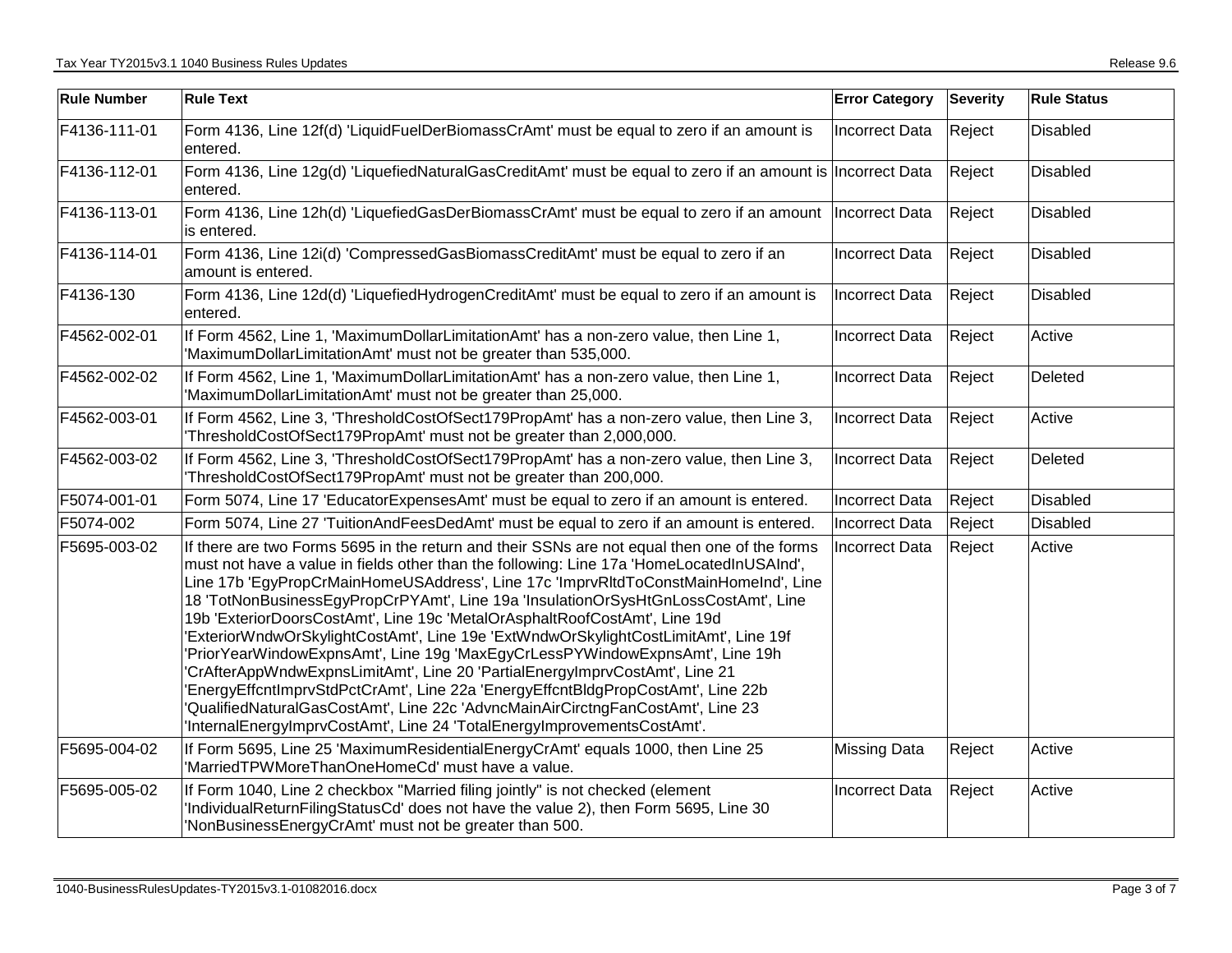| <b>Rule Number</b> | <b>Rule Text</b>                                                                                                                                                                                                                             | <b>Error Category</b> | <b>Severity</b> | <b>Rule Status</b> |
|--------------------|----------------------------------------------------------------------------------------------------------------------------------------------------------------------------------------------------------------------------------------------|-----------------------|-----------------|--------------------|
| F5695-006-02       | If Form 5695, Line 30 'NonBusinessEnergyCrAmt' has a value greater than zero, then Line<br>17a 'HomeLocatedInUSAInd' must have a choice of "Yes" indicated.                                                                                  | <b>Incorrect Data</b> | Reject          | Active             |
| F5695-007-02       | If Form 5695, Line 30 'NonBusinessEnergyCrAmt' has a value greater than zero, then Line<br>17b 'EgyPropCrMainHomeUSAddress' must have a value.                                                                                               | <b>Missing Data</b>   | Reject          | Active             |
| F5695-008-02       | If Form 5695, Line 30 'NonBusinessEnergyCrAmt' has a value greater than zero, then Line<br>17c 'ImprvRItdToConstMainHomeInd' must have a choice of "Yes" or "No" indicated.                                                                  | <b>Missing Data</b>   | Reject          | Active             |
| F5695-009-02       | If Form 5695, Line 30 'NonBusinessEnergyCrAmt' has a value greater than 500, then Form<br>1040, Line 2 checkbox "Married filing jointly" must be checked (element<br>'IndividualReturnFilingStatusCd' must have the value 2).                | <b>Incorrect Data</b> | Reject          | Active             |
| F5695-010-02       | If Form 5695, Line 30 'NonBusinessEnergyCrAmt' has a value greater than 500, then two<br>Forms 5695 must be present in the return.                                                                                                           | <b>Incorrect Data</b> | Reject          | Active             |
| F5695-011-02       | Form 5695, Line 22b 'QualifiedNaturalGasCostAmt' must not be greater than 150.                                                                                                                                                               | <b>Incorrect Data</b> | Reject          | Active             |
| F5695-012-02       | Form 5695, Line 22c 'AdvncMainAirCirctngFanCostAmt' must not be greater than 50.                                                                                                                                                             | <b>Incorrect Data</b> | Reject          | Active             |
| F5695-013-02       | Form 5695, Line 23 'InternalEnergyImprvCostAmt' must not be greater than 500.                                                                                                                                                                | <b>Incorrect Data</b> | Reject          | Active             |
| F5695-014-02       | Form 5695, Line 30 'NonBusinessEnergyCrAmt' must not be greater than 1000.                                                                                                                                                                   | <b>Incorrect Data</b> | Reject          | Active             |
| F5695-017          | If Form 1040, Line 2 checkbox "Married filing jointly" is not checked (element<br>'IndividualReturnFilingStatusCd' does not have the value 2), then Form 5695, Line 27<br>'MaximumResidentialEnergyCrAmt' must not be greater than 500.      | <b>Incorrect Data</b> | Reject          | Active             |
| F5695-018          | Form 5695, Part II 'NonBusinessEgyEffcntPropCrGrp' must not be present (i.e., Lines 17<br>through 30 must not have entries).                                                                                                                 | Incorrect Data        | Reject          | Disabled           |
| F6478-016          | Form 6478, Line 1, 'Qlfy2ndBiofuelProdFuelGalsQty' must be equal to zero if an amount is<br>entered.                                                                                                                                         | <b>Incorrect Data</b> | Reject          | Disabled           |
| F6478-017          | Form 6478, Line 1 'Qlfy2ndBiofuelProdFuelCrAmt' must be equal to zero if an amount is<br>entered.                                                                                                                                            | <b>Incorrect Data</b> | Reject          | <b>Disabled</b>    |
| F6478-018          | Form 6478, Line 2 'FuelsCreditRegistrationNum' must not have a value.                                                                                                                                                                        | <b>Incorrect Data</b> | Reject          | Disabled           |
| F6478-019          | Form 6478, Line 2 'OtherIncomeAmt' must be equal to zero if an amount is entered.                                                                                                                                                            | <b>Incorrect Data</b> | Reject          | <b>Disabled</b>    |
| F6765-003-01       | Form 6765, Line 10 'FixedBasedPct' must not be greater than 16% (0.16000).                                                                                                                                                                   | <b>Incorrect Data</b> | Reject          | Active             |
| F6765-004-01       | If Form 6765 has significant data on any Line in Section A (Lines 1 through 17), then if an<br>amount is entered on any Line in Section B (Lines 18 through 32) it must have a zero value.                                                   | <b>Incorrect Data</b> | Reject          | Active             |
| F6765-005-01       | If Form 6765 is present in the return then there can only be entries in Line 37<br>'ResearchActivitiesIncrCrAmt', Line 38 'CYResearchCreditAmt', Line 39<br>'EstateOrTrustAllocatedBenefAmt' and/or Line 40 'NetEstateOrTrustAllocBenefAmt'. | <b>Incorrect Data</b> | Reject          | <b>Disabled</b>    |
| F8689-001-01       | Form 8689, Line 17 'EducatorExpensesAmt' must be equal to zero if an amount is entered.                                                                                                                                                      | Incorrect Data        | Reject          | <b>Disabled</b>    |
| F8689-002          | Form 8689, Line 27 'TuitionAndFeesDedAmt' must be equal to zero if an amount is entered.                                                                                                                                                     | <b>Incorrect Data</b> | Reject          | Disabled           |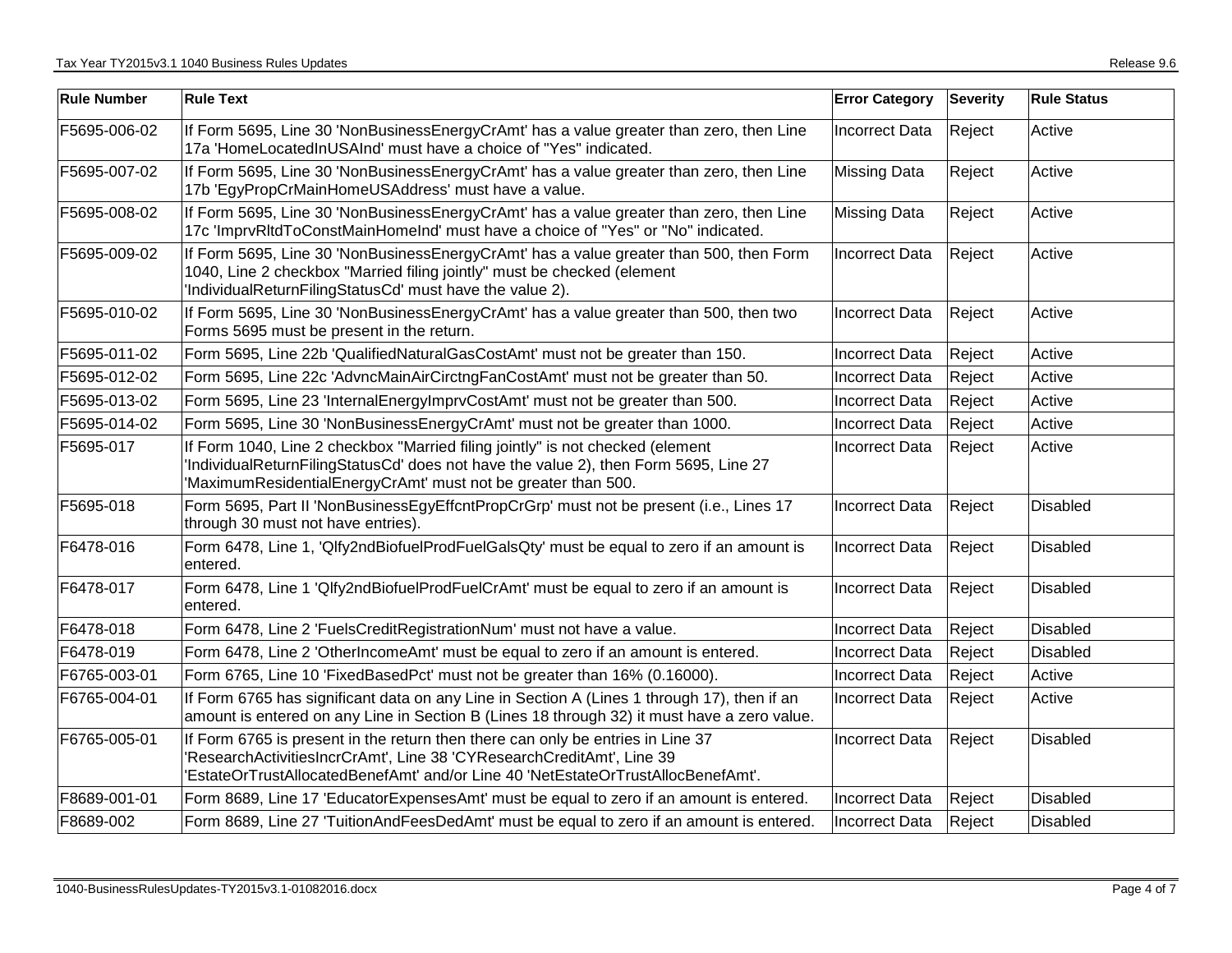| <b>Rule Number</b> | <b>Rule Text</b>                                                                                                                                                                                                                                                                                                                                                                                                  | <b>Error Category</b> | Severity                    | <b>Rule Status</b> |
|--------------------|-------------------------------------------------------------------------------------------------------------------------------------------------------------------------------------------------------------------------------------------------------------------------------------------------------------------------------------------------------------------------------------------------------------------|-----------------------|-----------------------------|--------------------|
| F8820-001-01       | Form 8820, Line 2(b) 'EmployerDifferentialWageCrAmt' must be equal to zero if an amount is  Incorrect Data<br>entered.                                                                                                                                                                                                                                                                                            |                       | Reject                      | Disabled           |
| F8835-001          | Form 8835, 'IndianCoalTonPrdcdSoldQty' must be equal to zero if a value is entered.                                                                                                                                                                                                                                                                                                                               | <b>Incorrect Data</b> | Reject                      | Disabled           |
| F8835-002          | Form 8835, 'TotIndianCoalTonPrdcdSoldCrAmt' must be equal to zero if an amount is<br>entered.                                                                                                                                                                                                                                                                                                                     | <b>Incorrect Data</b> | Reject                      | Disabled           |
| F8844-001-03       | Form 8844, line 1, 'TotalQualifiedEmpwrZoneWgsAmt' must be equal to zero if an amount is<br>entered.                                                                                                                                                                                                                                                                                                              | <b>Incorrect Data</b> | Reject                      | Disabled           |
| F8844-002-01       | Form 8844, Line 2, 'CurrentYearCreditAmt' must be equal to zero if an amount is entered.                                                                                                                                                                                                                                                                                                                          | <b>Incorrect Data</b> | Reject                      | <b>Disabled</b>    |
| F8845-001-01       | Form 8845, Line 1, 'TotQlfyWagesEmplHlthInsAmt' must be equal to zero if an amount is<br>entered.                                                                                                                                                                                                                                                                                                                 | Incorrect Data        | Reject                      | Disabled           |
| F8845-002-01       | Form 8845, Line 2, 'CY93TotQlfyWagesEmplHlthInsAmt' must be equal to zero if an amount<br>is entered.                                                                                                                                                                                                                                                                                                             | Incorrect Data        | Reject                      | Disabled           |
| F8845-003-01       | Form 8845, Line 3, 'IncrementalIncreaseAmt' must be equal to zero if an amount is entered.                                                                                                                                                                                                                                                                                                                        | Incorrect Data        | Reject                      | Disabled           |
| F8845-004-01       | Form 8845, Line 4, 'CurrentYearCreditAmt' must be equal to zero if an amount is entered.                                                                                                                                                                                                                                                                                                                          | <b>Incorrect Data</b> | Reject                      | <b>Disabled</b>    |
| F8864-001          | Form 8864, Line 1(c), 'BiodieselAmt' must be equal to zero if an amount is entered.                                                                                                                                                                                                                                                                                                                               | <b>Incorrect Data</b> | Reject                      | <b>Disabled</b>    |
| F8864-002-01       | Form 8864, Line 2(c), 'AgriBiodieselAmt' must be equal to zero if an amount is entered.                                                                                                                                                                                                                                                                                                                           | Incorrect Data        | Reject                      | Disabled           |
| F8864-003-02       | Form 8864, Line 3(c), 'RenewableDieselAmt' must be equal to zero if an amount is entered.                                                                                                                                                                                                                                                                                                                         | Incorrect Data        | Reject                      | Disabled           |
| F8864-004          | Form 8864, Line 4(c), 'BiodieselMixAmt' must be equal to zero if an amount is entered.                                                                                                                                                                                                                                                                                                                            | <b>Incorrect Data</b> | Reject                      | Disabled           |
| F8864-005-01       | Form 8864, Line 5(c), 'AgriBiodieselIncludedAmt' must be equal to zero if an amount is<br>entered.                                                                                                                                                                                                                                                                                                                | <b>Incorrect Data</b> | Reject                      | Disabled           |
| F8864-006          | Form 8864, Line 6(c), 'RenewableDieselInclMixtureAmt' must be equal to zero if an amount is Incorrect Data<br>entered.                                                                                                                                                                                                                                                                                            |                       | Reject                      | Disabled           |
| F8864-007          | Form 8864, Line 7(c), 'QualifiedAgriBioDieselProdAmt' must be equal to zero if an amount is<br>entered.                                                                                                                                                                                                                                                                                                           | Incorrect Data        | Reject                      | Disabled           |
| F8864-008          | Form 8864, Line 8, 'BiodieselPlusAgriBioDieselAmt' must be equal to zero if an amount is<br>entered.                                                                                                                                                                                                                                                                                                              | <b>Incorrect Data</b> | Reject                      | Disabled           |
| F8900-001-01       | If Form 8900 is present in the return, then Lines (1) 'QlfyRIrdTrackMaintExpendAmt', (2)<br>'FiftyPctRIrdTrackMaintExpndAmt', (3a) 'MilesOfRIrdTrackOwnorLsdQty', (3b)<br>'LessNumOfMileRIrdTrckIsAsgnQty', (3c) 'MIRIrdTrckAsgnByOwnrOrLsseeQty', (3d)<br>TotalRIrdTrackMilesQty', (4) 'AdjustedTotalRailroadTrackAmt', and (5)<br>'QualifiedPctOfRIrdTrackAmt', must have a zero value if an amount is entered. | <b>Incorrect Data</b> | Reject and Disabled<br>Stop |                    |
| F8908-001-01       | Form 8908, Line 1a, 'TotalHomesMeetingStandardQty' must be equal to zero if an amount is<br>entered.                                                                                                                                                                                                                                                                                                              | <b>Incorrect Data</b> | Reject                      | Disabled           |
| F8908-002-01       | Form 8908, Line 1b, 'TotalHomesStandardAmt' must be equal to zero if an amount is entered. Incorrect Data                                                                                                                                                                                                                                                                                                         |                       | Reject                      | Disabled           |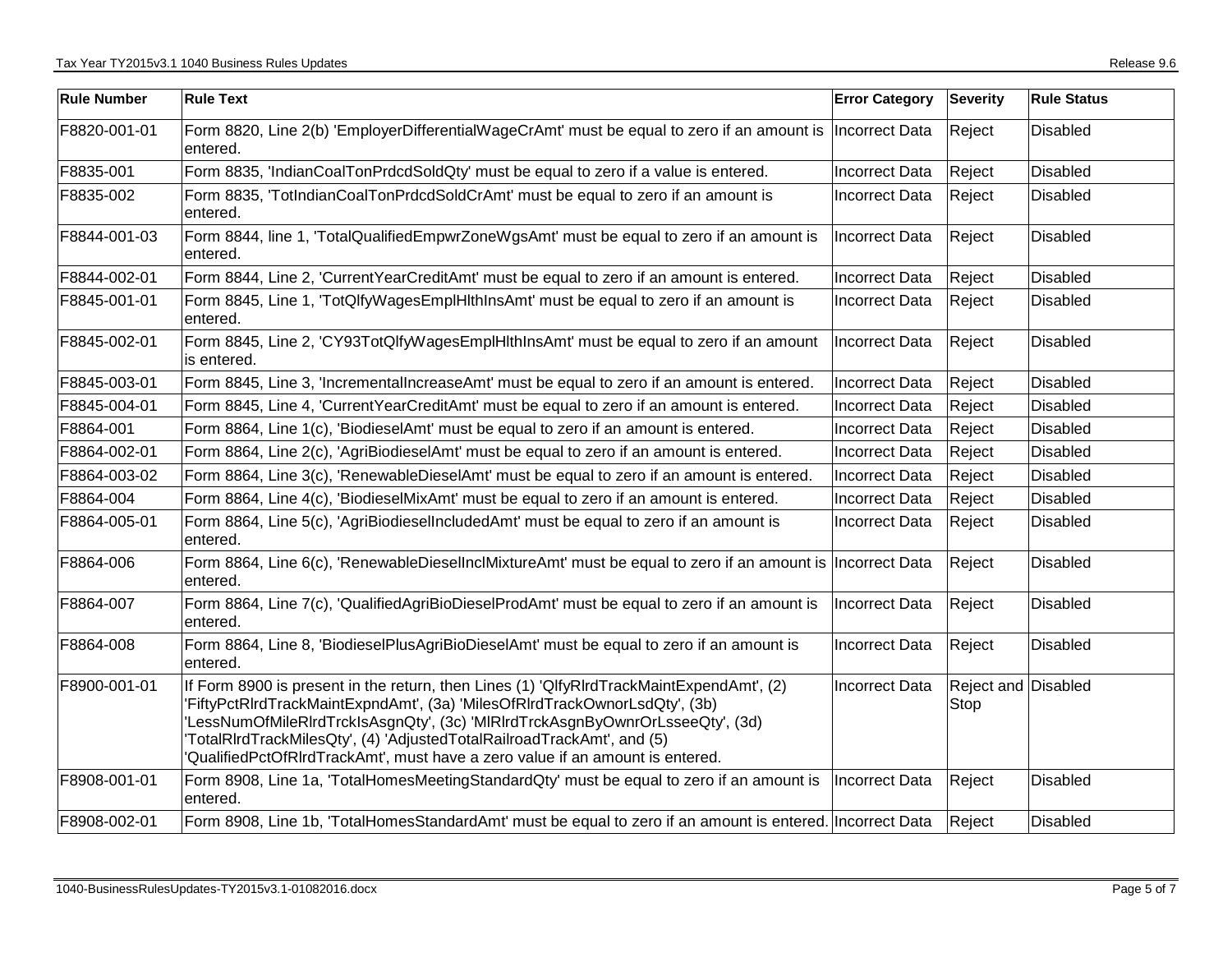| <b>Rule Number</b> | <b>Rule Text</b>                                                                                                                                                                                                                                                                                                                                      | <b>Error Category</b> | <b>Severity</b> | <b>Rule Status</b> |
|--------------------|-------------------------------------------------------------------------------------------------------------------------------------------------------------------------------------------------------------------------------------------------------------------------------------------------------------------------------------------------------|-----------------------|-----------------|--------------------|
| F8908-003-01       | Form 8908, Line 2a, 'TotalMfrHmMeetingStdQty' must be equal to zero if an amount is<br>entered.                                                                                                                                                                                                                                                       | Incorrect Data        | Reject          | <b>Disabled</b>    |
| F8908-004-01       | Form 8908, Line 2b, 'TotalManufactureHomesAmt' must be equal to zero if an amount is<br>entered.                                                                                                                                                                                                                                                      | Incorrect Data        | Reject          | <b>Disabled</b>    |
| F8911-001          | If Form 8911 is present in the return, then there can only be entries on Line 8<br>'AltFuelVehRefuelPropCreditAmt' or Line 9 'BusinessInvstUsePartOfCrAmt'.                                                                                                                                                                                           | Incorrect Data        | Reject          | Disabled           |
| F8917-001          | Each 'StudentSSN' on Form 8917, Line 1b must not be equal to 'StudentSSN' on Form 8863,  Incorrect Data<br>Line 21.                                                                                                                                                                                                                                   |                       | Reject          | Active             |
| F8917-003          | If Form 8917, Line 5 'TuitionAndFeesDedIncmLessCrAmt' is greater than 65000 and filing<br>status of the return is ["Single" or "Head of Household" or "Qualifying widow(er) with<br>dependent child" (element 'IndividualReturnFilingStatusCd' has the value 1 or 4 or 5)], then<br>Line 6 'TuitionAndFeesDedAmt' must be less than 2001.             | Incorrect Data        | Reject          | Active             |
| F8917-004          | If Form 8917, Line 5 'TuitionAndFeesDedIncmLessCrAmt' is less than 65000 and filing status  Incorrect Data<br>of the return is ["Single" or "Head of Household" or "Qualifying widow(er) with dependent<br>child" (element 'IndividualReturnFilingStatusCd' has the value 1 or 4 or 5)], then Line 6<br>TuitionAndFeesDedAmt' must be less than 4001. |                       | Reject          | Active             |
| F8917-005          | If Form 8917, Line 5 'TuitionAndFeesDedIncmLessCrAmt' is greater than 130000 and filing<br>status of the return is "Married filing jointly" (element 'IndividualReturnFilingStatusCd' has the<br>value 2), then Line 6 'TuitionAndFeesDedAmt' must be less than 2001.                                                                                 | <b>Incorrect Data</b> | Reject          | Active             |
| F8917-006          | If Form 8917, Line 5 'TuitionAndFeesDedIncmLessCrAmt' is less than 130001 and filing<br>status of the return is "Married filing jointly" (element 'IndividualReturnFilingStatusCd' has the<br>value 2), then Form 8917, Line 6 'TuitionAndFeesDedAmt' must be less than 4001.                                                                         | <b>Incorrect Data</b> | Reject          | Active             |
| F8917-007          | Form 8917, Line 5 'TuitionAndFeesDedIncmLessCrAmt' must be less than 160001, if filing<br>status of the return is "Married filing jointly" (element 'IndividualReturnFilingStatusCd' has the<br>value 2).                                                                                                                                             | <b>Incorrect Data</b> | Reject          | Active             |
| F8917-008          | Form 8917, Line 5 'TuitionAndFeesDedIncmLessCrAmt' must be less than 80001, if filing<br>status of the return is ["Single" or "Head of Household" or "Qualifying widow(er) with<br>dependent child" (element 'IndividualReturnFilingStatusCd' has the value 1 or 4 or 5)].                                                                            | <b>Incorrect Data</b> | Reject          | Active             |
| F8917-009          | Form 8917, Line 6 'TuitionAndFeesDedAmt' must be equal to Form 1040, Line 34<br>'TuitionAndFeesDedAmt'.                                                                                                                                                                                                                                               | Data Mismatch         | Reject          | Active             |
| F8917-011-01       | Each 'StudentSSN' on Form 8917, Line 1b must be equal to 'PrimarySSN' or 'SpouseSSN' in<br>the Return Header or any 'DependentSSN' on Line 6c(2) of the return.                                                                                                                                                                                       | Incorrect Data        | Reject          | Active             |
| F8917-012          | If Form 8917 is present in the return, then Line 3, 'TotalIncomeAmt' must be equal to Form<br>1040, Line 22 'TotalIncomeAmt'.                                                                                                                                                                                                                         | Incorrect Data        | Reject          | Active             |
| F8917-014          | Form 8917 must not be present in the return.                                                                                                                                                                                                                                                                                                          | Incorrect Data        | Reject          | Disabled           |
| F8923-001-01       | Form 8923, Line 1 'TotalTrainingCostsAmt' must be equal to zero if an amount is entered.                                                                                                                                                                                                                                                              | <b>Incorrect Data</b> | Reject          | <b>Disabled</b>    |